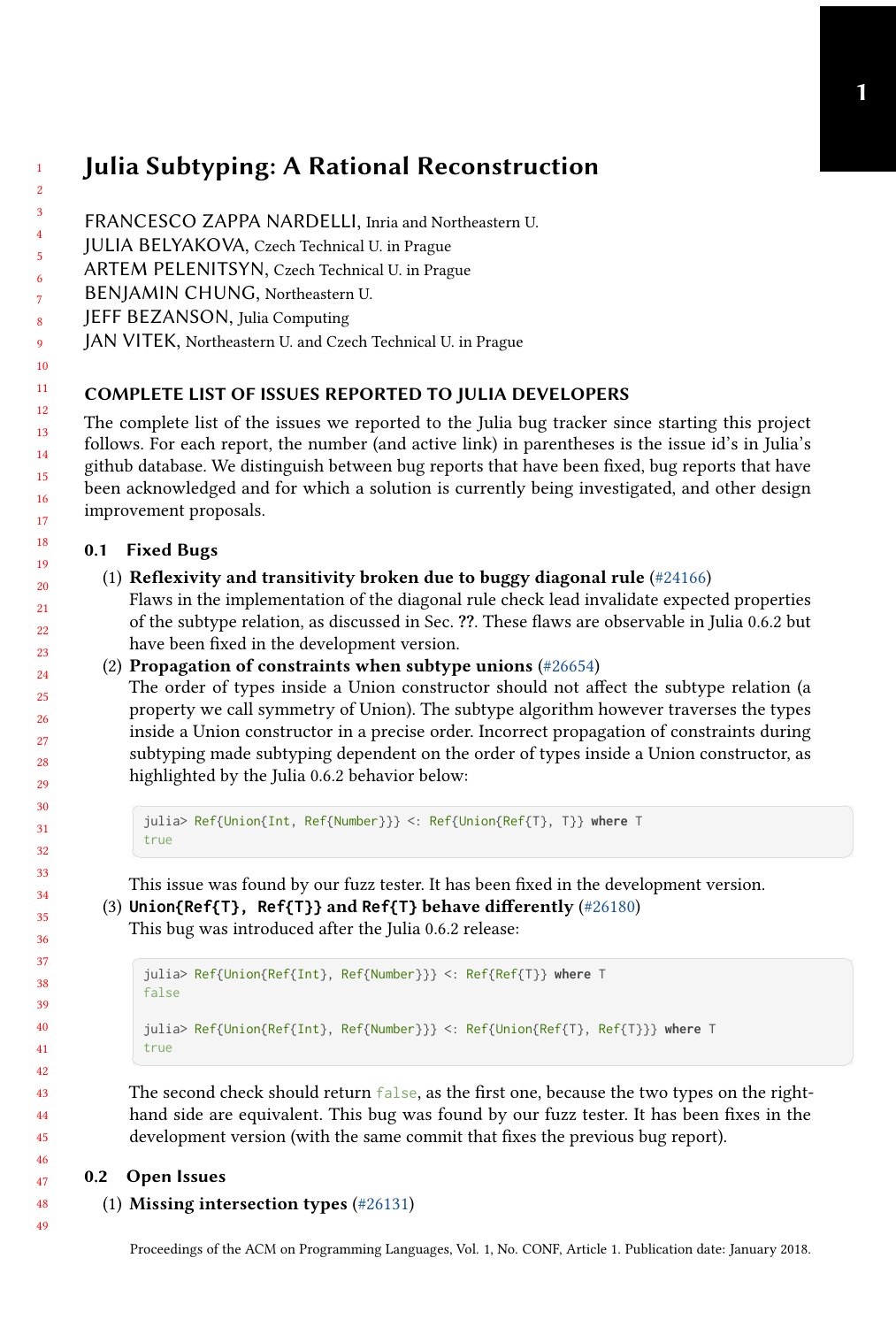1:2 F. Zappa Nardelli, J. Belyakova, A. Pelenytsin, B. Chung, J. Bezanson, J. Vitek

```
julia> Vector{Vector{Number}} <:
       Vector{Union{Vector{Number}, Vector{S}}} where S<:Integer
true
```
As discussed in Sec. ??, this query should return false because Vector{S} is not a subtype of Vector{Number} when Vector{S}<: Integer. To correctly derive similar judgments, the subtype algorithm must be able to compute the intersection of types. This is a hard problem in itself. As a temporary band-aid, in reply to our call, Julia developers have introduced a simple\_meet function which computes intersections for simple cases. The current implementation is still too weak to handle this particular case. The fact that not computing the intersection of the upper bounds in rule  $R$  LEFT might be source of problems in presence of union types was suggested by an anonymous reviewer; our example is built on top of reviewer's remark.

#### (2) Stack overflows / Loops in subtype.c **subtype\_unionall**

Unexpected looping inside the subtype algorithm, or large computer-generated types, can make Julia subtype algorithm to exceed the space allocated for the recursion stack. We reported this issue on a large computer-generated type [\(#26065\)](https://github.com/JuliaLang/julia/issues/26065). We discovered later that other reports address a similar issue; some are referenced in the ticket above, but some are more recent [\(#26487\)](https://github.com/JuliaLang/julia/issues/26487).

#### (3) Inconsistent constraints are ignored [\(#24179\)](https://github.com/JuliaLang/julia/issues/24179)

Frontend simplification rewrites types of the form T **where** lb<:T<:ub into the upper bound ub, without checking first if the user-specified bounds are inconsistent, as in:

julia> T **where** String<:T<:Signed Signed

This may lead to unexpected results in subtype queries, and the type above is not considered equivalent to the Union{}. Julia developers agree this behavior is incorrect.

(4) Diagonality is ignored and constraints are missing when matching with union  $(\#26716)$ Both Julia 0.6.2 and 0.7-dev incorrectly return true on these judgments (on the left types are equivalent, on the right it is the same type):

```
✞ ☎
julia> (Tuple{Q,Bool} where Q<:Union{Int,P} where P) <: Tuple{Union{T,Int}, T} where T
 true
 julia> (Tuple{Union{Int,P},Bool} where P) <: Tuple{Union{T,Int}, T} where T
 true
 julia> (Union{Tuple{Int,Bool}, Tuple{P,Bool}} where P) <: Tuple{Union{T,Int}, T} where T
 true
```
The correct answer is  $false$  because the variable  $\top$  should be considered diagonal and gets matched both with P and Bool, and as such it cannot be concrete. This is confirmed by rewriting into an equivalent type by the *lift* union function, thus making the diagonal variable explicit. In this case Julia returns the correct answer.

#### 0.3 Proposals we made

# (1) Interaction of diagonal rule and lower bounds [\(#26453\)](https://github.com/JuliaLang/julia/issues/26453)